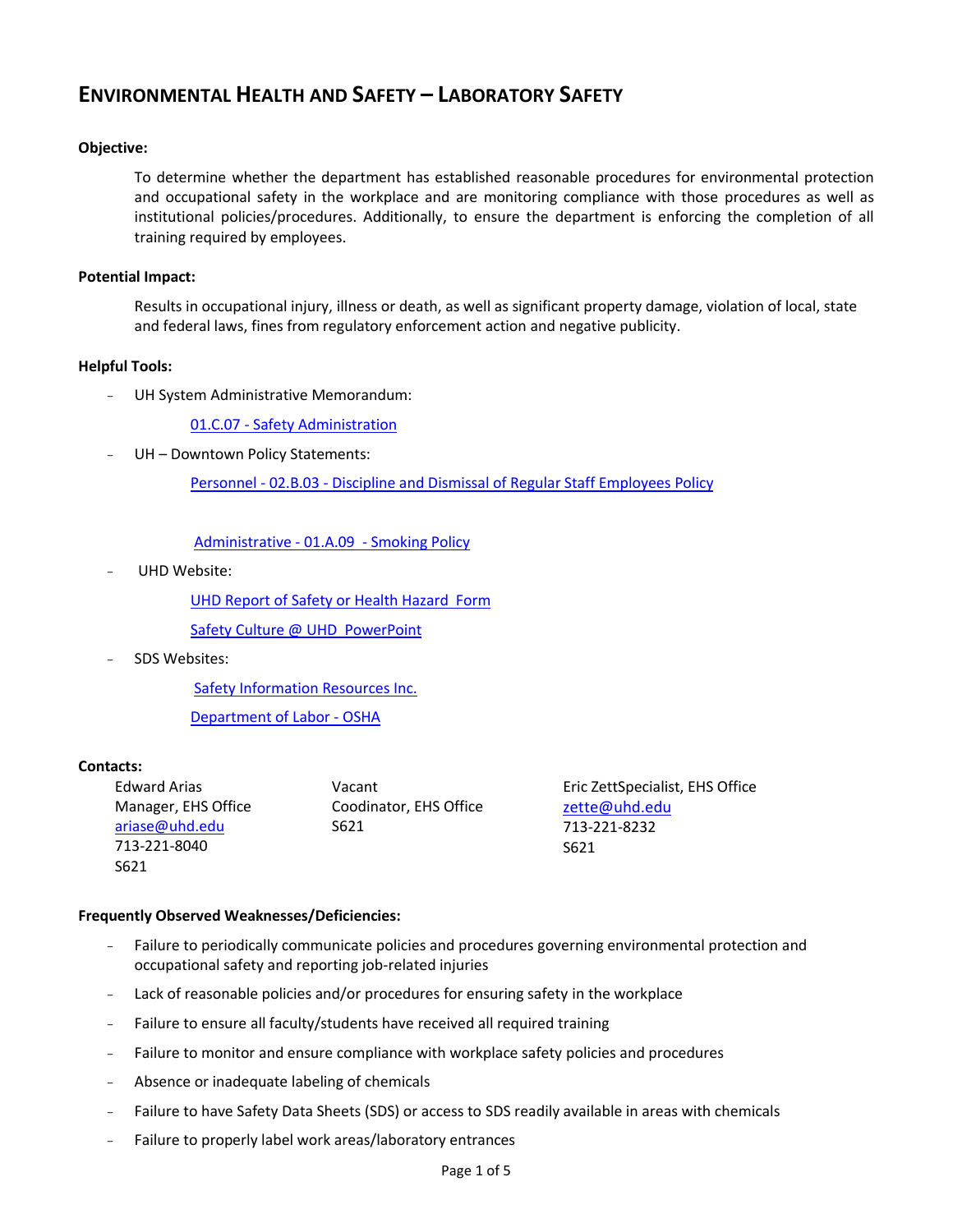- Failure to promptly address violations noted in inspections/audits
- Failure to keep work areas clean and free from obstructions
- Failure to appropriately dispose of chemicals, materials, and wastes

#### **Best Business Practices:**

- 1. Policies and Procedures
	- *–* Develop internal policies, procedures, and awareness programs as warranted by the operations of the laboratory.
	- *–* Communicate safety policies and procedures to all students in the laboratory to promote workplace safety awareness.

#### 2. Reports

- *–* Ensure all emergencies and near misses are promptly reported to the Environmental Safety and Health Office (EHS) (713-221-8040 or 713-221-8232).
- *–* Ensure faculty is aware of UHD's accident injury reporting policy and are compliant with this policy.
- *–* Encourage faculty and students to pay attention when entering all laboratories and to report any concerns and/or suspected violations to EHS.

#### 3. Equipment

- *–* Ensure appropriate safety equipment is available and functional.
- *–* Ensure proper safety gear, i.e. safety goggles, gloves, etc. are used when performing procedures.
- *–* Ensure all laboratory equipment is properly cleared and checked prior to surplus, disposal, relocation or repair.

#### 4. Work Area

- *–* Ensure entrances to laboratories are labeled with the appropriate Caution Placard (indicates the hazards in that area), telephone numbers, safety shower and eyewash station locations.
- *–* Locate a first-aid kit in a clearly visible place in each laboratory.
- *–* Keep work areas clean and free from obstructions.
- *–* Lock work areas/laboratories in the absence of authorized personnel.
- *–* Limit access to work areas, laboratories, chemical inventory, etc. to only necessary and/or authorized employees/students.

#### 5. Training

*–* Establish a monitoring program to ensure required training is complete.

#### 6. Chemical and Hazardous Waste

- *–* Maintain an accurate inventory of all chemicals. The chemical inventory should be updated annually and when chemicals are purchased.
- *–* Ensure SDS and/or on-line access to SDS is readily available for all areas with chemicals.
- *–* Ensure proper disposal procedures are followed for all chemicals, materials and supplies. (Do not pour chemicals down the drain.)
- *–* Ensure all primary and secondary containers of hazardous materials are labeled with the appropriate information.
- *–* Ensure an emergency response chart is in each laboratory where chemicals are used.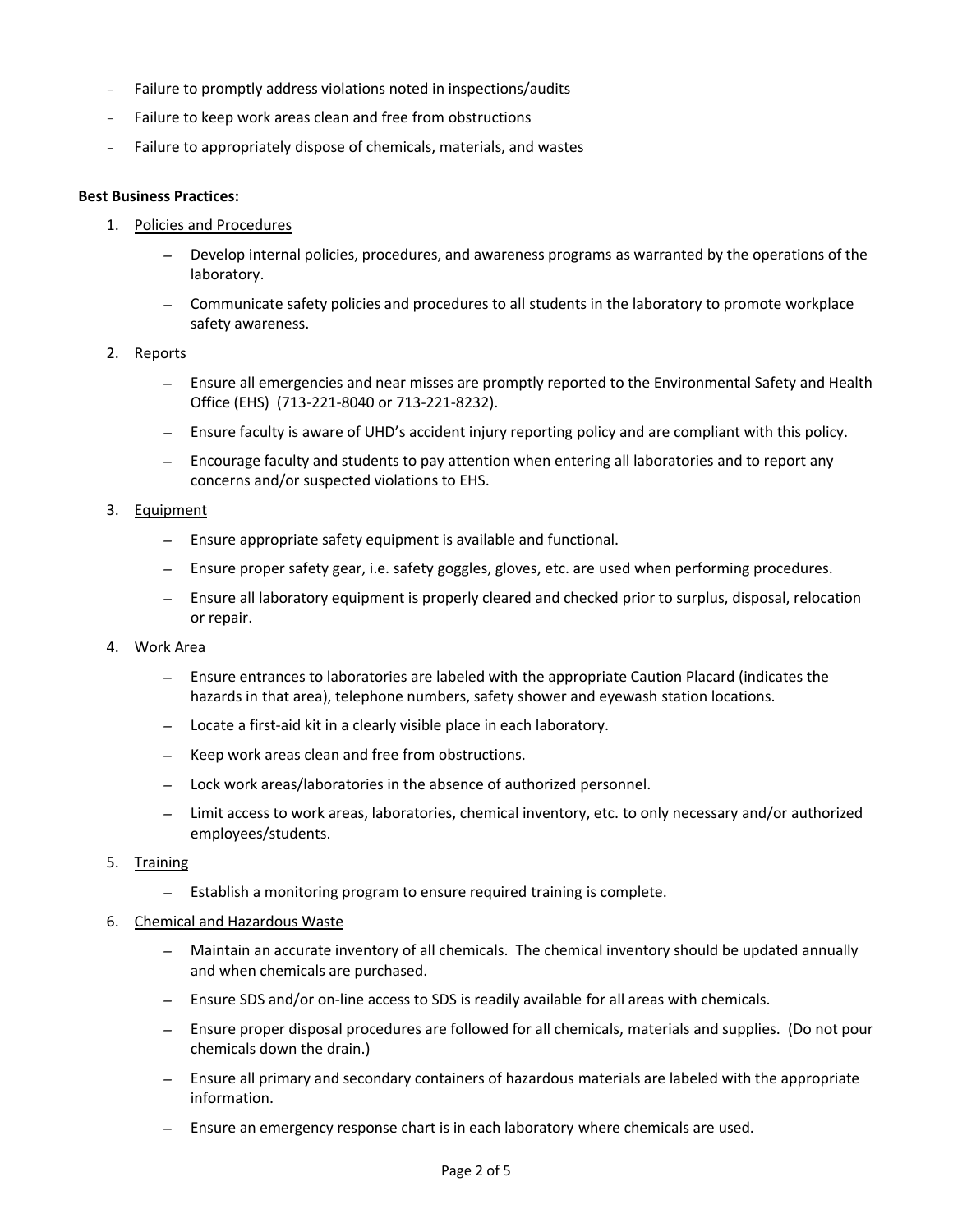## 7. Other Safety Issues

- *–* Perform the self-audit checklists and reviews made available through EHS to identify where health and safety risks may exist.
- *–* When in doubt or questions arise, contact EHS (713-221-8040 or 713-221-8232).

**Case Scenario:** We were lucky…we dodged a bullet. Someone could have been seriously injured in the laboratory, but when all was said and done no one was injured/the injury was minor. Do I need to report this to EHS?

**Case Scenario Answer:** Yes. Reporting the near miss incident immediately allows EHS to investigate the incident as well as the scene of the incident. The investigation provides valuable information and sheds light on practices and/or procedures that need to be corrected before someone is seriously injured.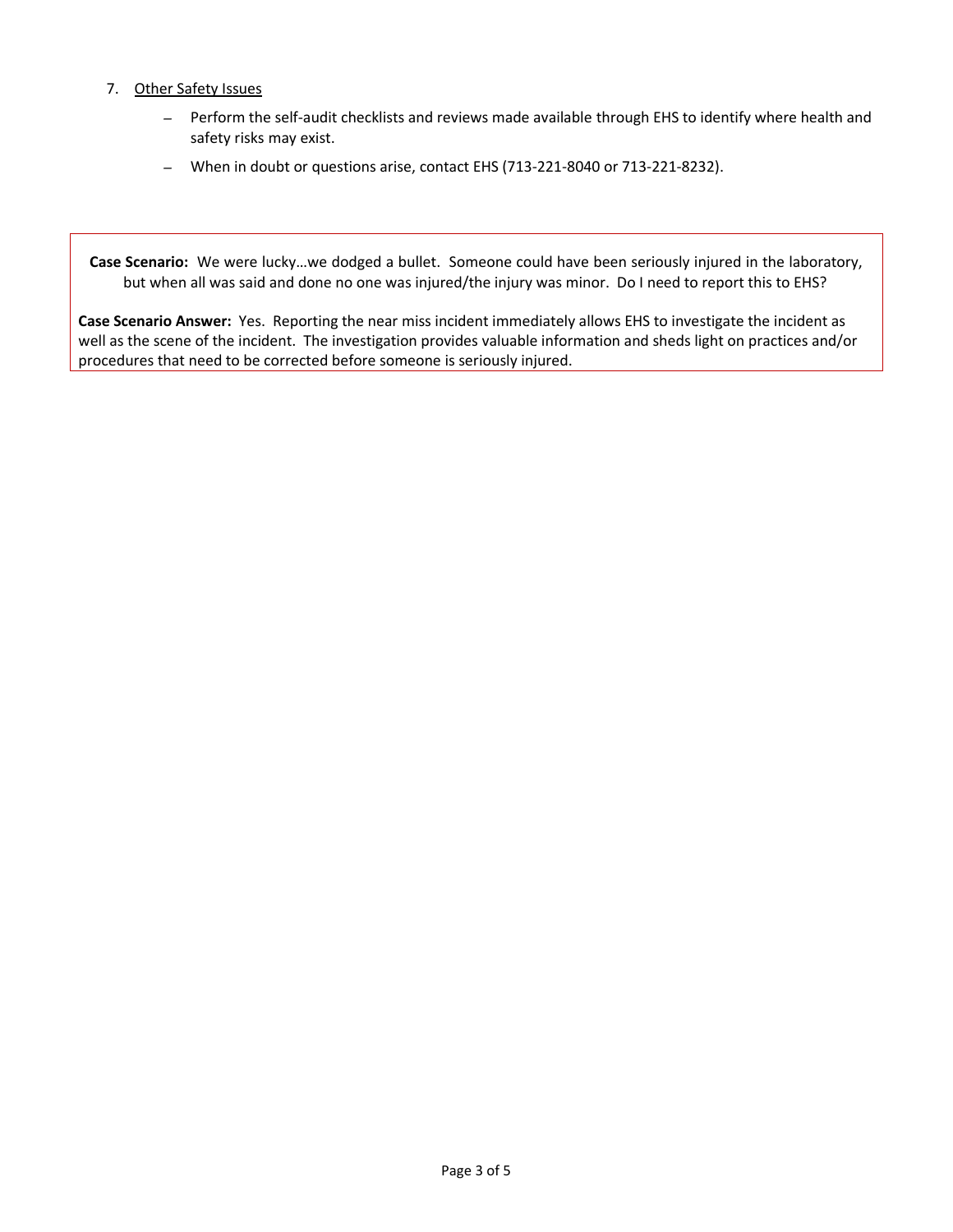# **ENVIRONMENTAL HEALTH AND SAFETY – LABORATORY SAFETY**

This questionnaire is designed so that "no" answers indicate that an internal control weakness may exist and the procedure/process may need to be examined in greater detail. When such weaknesses are identified, a change in the process may be necessary OR a control may need to be put into place to address the weakness. The appropriate UHD contact office (as outlined in the self-assessment text) may be contacted for assistance with identified weaknesses.

| Self-Assessment of Internal Controls for Contracts                                                                                                                        | <b>Yes</b> | <b>No</b> | N/A | <b>Comments</b> |
|---------------------------------------------------------------------------------------------------------------------------------------------------------------------------|------------|-----------|-----|-----------------|
| Are faculty/students familiar with policies and procedures<br>governing environmental health and safety in the<br>laboratory?                                             |            |           |     |                 |
| Is faculty made aware of the process for reporting work-<br>related injuries?                                                                                             |            |           |     |                 |
| Does management monitor and ensure all laboratory<br>personnel/students have received appropriate and/or<br>required training?                                            |            |           |     |                 |
| Are other hazardous items disposed of properly (i.e. chemical<br>containers, NiCad batteries, broken glass, hazardous<br>wastes, etc.)?                                   |            |           |     |                 |
| Are SDS or a computer to access SDS readily available for all<br>laboratories with chemicals?                                                                             |            |           |     |                 |
| Are chemical inventories accurately maintained at the<br>beginning and end of each semester?                                                                              |            |           |     |                 |
| Are chemical inventories updated with each chemical<br>purchase?                                                                                                          |            |           |     |                 |
| Are chemicals and hazardous waste containers labeled<br>correctly?                                                                                                        |            |           |     |                 |
| Are work areas kept clean and free of obstructions?                                                                                                                       |            |           |     |                 |
| Are chemical and biological fume hoods free of excessive<br>items (i.e. chemical containers, equipment, broken glass,<br>hazardous wastes, used as a storage area, etc.)? |            |           |     |                 |
| Are fume hoods sashes kept closed when not in use?                                                                                                                        |            |           |     |                 |
| Is a first-aid kit located in each laboratory?                                                                                                                            |            |           |     |                 |
| Are showers and/or eye-wash stations checked monthly?                                                                                                                     |            |           |     |                 |
| Are emergencies promptly reported to EHS?                                                                                                                                 |            |           |     |                 |
| Are fire extinguishers easily accessible and visible?                                                                                                                     |            |           |     |                 |